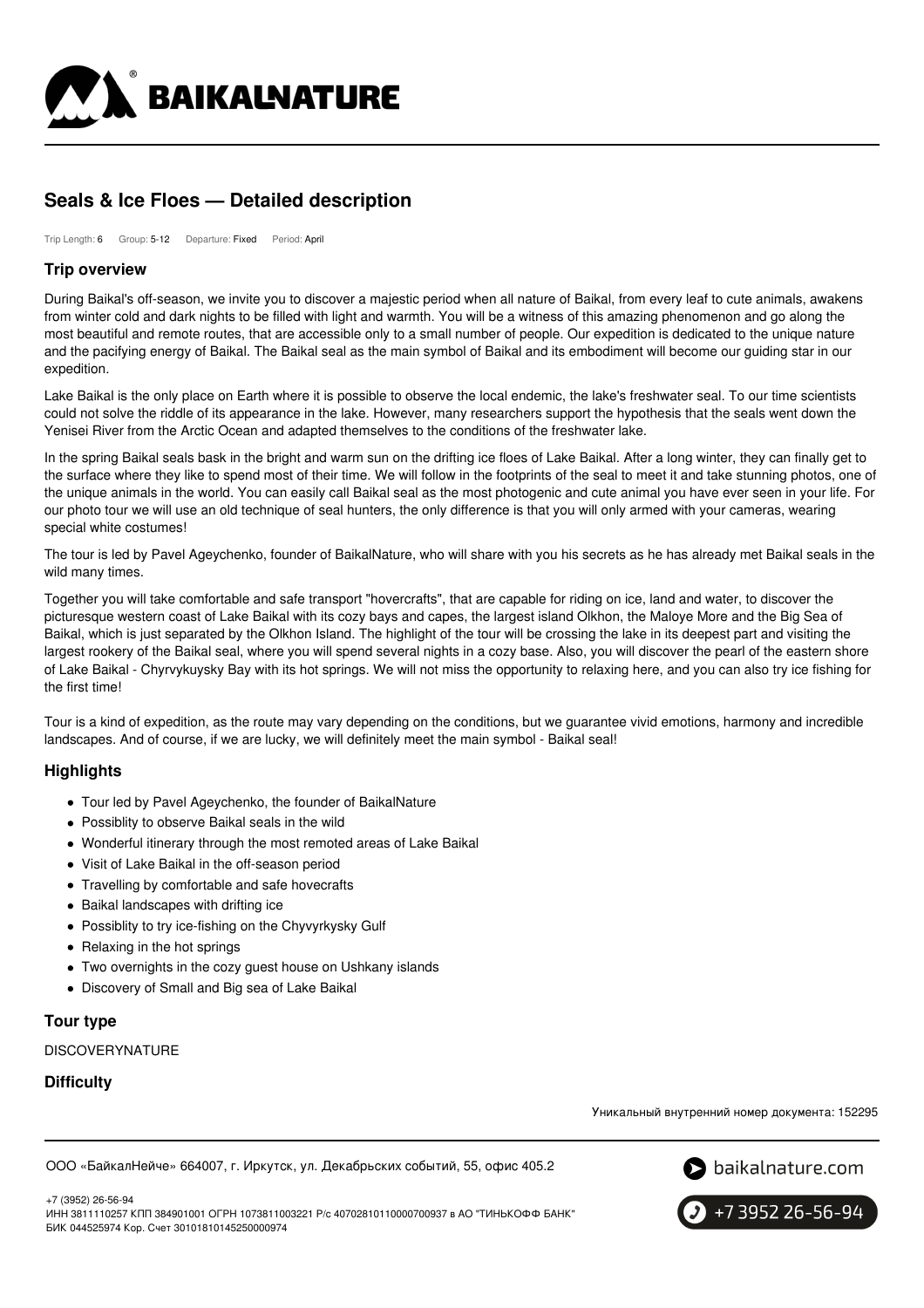

Moderately Easy - 1-3 hours of physical activity daily

### **Comfort**

Standard — most of nights in comfortable rooms, some nights in tents or rooms with shared WC.

### **Begining / end of the tour**

Tour starts: Irkutsk, End of the tour: Irkutsk

### **Program**

#### **Day 1 — First meeting with Lake Baikal**

- 09:30 Arrival in Irkutsk
- 10:00 DEPARTURE TO THE LISTVYANKA VILLAGE
- 11:00 Departure by Hovercraft along the western coast of Lake Baikal
- 13:00 Lunch-picnic
- 14:00 Continuation of the way to MRS village
- 16:00 Arrival at the base
- 19:00 Dinner at the resort
- 20:00 Russian banya

#### Overnight at the resort

Hotels: Accommodation at the resort "Vorobyevy Gory", Dome home for 2 persons Comfort: Comfortable accommodation, WC and bath / shower in room

#### **Day 2 — The largest island on Lake Baikal**

- 09:00 Breakfast at the resort
- 11:00 Start of photo hunting
- 13:00 Lunch-picnic
- 14:00 Discovery of Small sea and visit of ice caves
- 17:00 Accommodation in the hotel
- 19:00 Dinner in the hotel (Not included) Overnight in the hotel

Hotels: Accomodation in the guesthouse U Lukomorya, Twin room Comfort: Comfortable accommodation, WC and bath / shower in room

#### **Day 3 — Towards Ushkany islands**

- 09:00 Breakfast in the hotel
- 11:00 Way to the Great Baikal
- 13:00 Lunch picnic
- 14:00 Continuation of the way and search of the seals.
- 17:00 Arrival and accommodation on Uskany islands
- 19:00 Dinner in the guest house
- 20:00 Russian banya

#### Overnight in the guest house

Hotels: Accommodation in the homestead, Room in the house Comfort: Simple comfort accommodation, toilet outdoors, banya

Уникальный внутренний номер документа: 152295





+7 (3952) 26-56-94 ИНН 3811110257 КПП 384901001 ОГРН 1073811003221 Р/с 40702810110000700937 в АО "ТИНЬКОФФ БАНК" БИК 044525974 Кор. Счет 30101810145250000974

+7 3952 26-56-94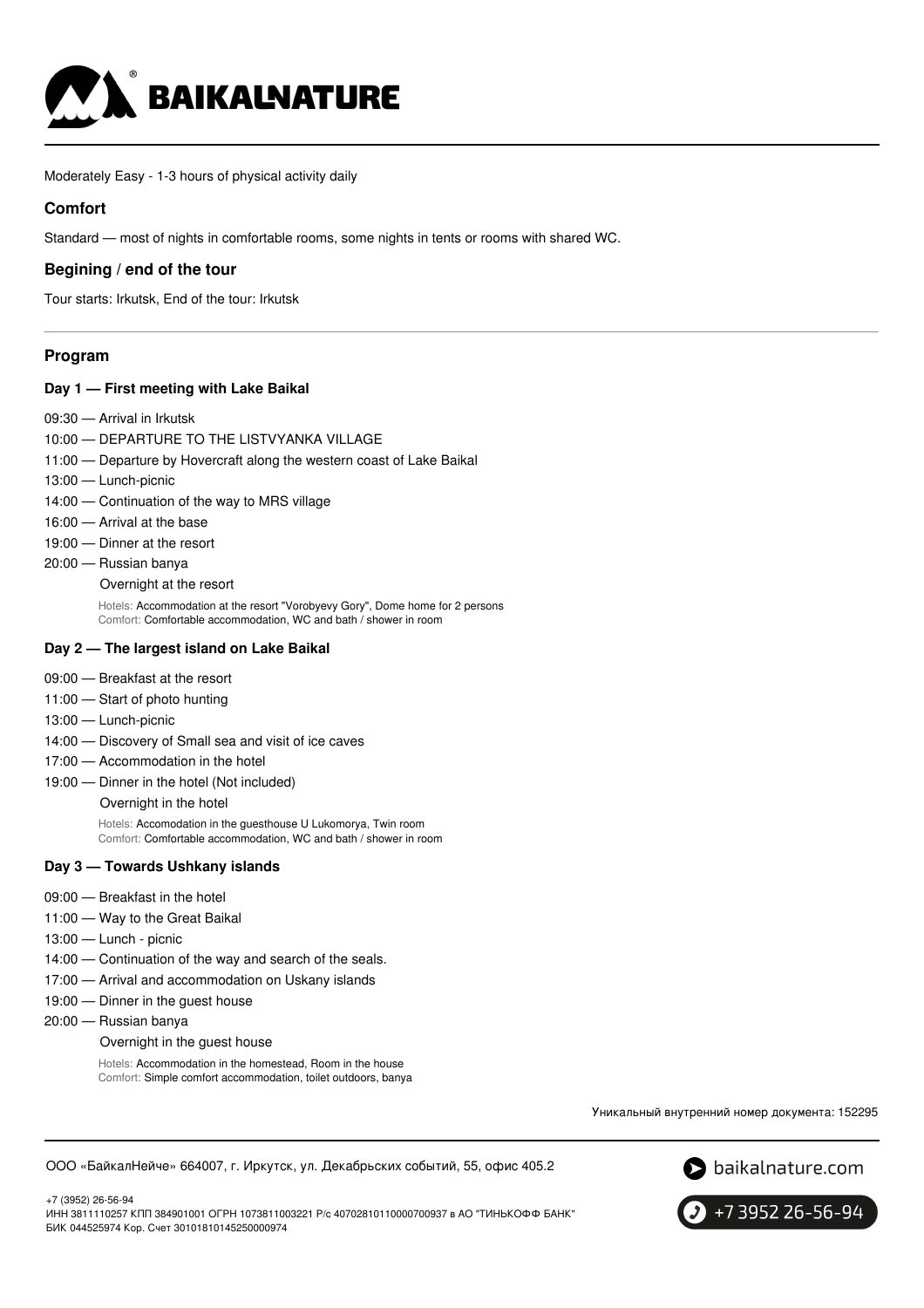

#### **Day 4 — Scenic Gulf Chyvyrkuysky**

#### 09:00 — Breakfast

10:00 — Explore the area of the gulf Chivyrkuysky

- 13:00 Lunch picnic
- 14:00 Ice-fishing
- 16:00 Bathing in the hot springs
- 19:00 Homemade dinner

Overnight in the guest house

Hotels: Accommodation in the homestead, Room in the house Comfort: Simple comfort accommodation, toilet outdoors, banya

#### **Day 5 — Final day of photo hunting**

- 09:00 Breakfast
- 10:00 Return way to Olkhon island.
- 13:00 Lunch picnic
- 14:00 Continuation of the way
- 17:00 Arrival in MRS and accommodation at the resort
- 19:00 Festive dinner

Overnight at the resort

Hotels: Accommodation at the resort Naratey, Twin comfort room Comfort: Comfortable accommodation, WC and bath / shower in room

#### **Day 6 — Goodbye Lake Baikal**

- 09:00 Breakfast
- 11:00 Transfer to Irkutsk

16:00 — Arrival in Irkutsk and transfer to the airport

### **Departures**

| <b>Start</b> | End        | Basic price per person |
|--------------|------------|------------------------|
| 16.04.2022   | 21.04.2022 | 155900.00 RUB          |

#### **Note**

The price is given for the group of 6 people. If there are less people, the price will be recalculated accordingly. The route can vary depending of ice and weather condition. On some part of the route there is no mobile connection (3-4 days).

## **What's included**

Уникальный внутренний номер документа: 152295

ООО «БайкалНейче» 664007, г. Иркутск, ул. Декабрьских событий, 55, офис 405.2



+7 (3952) 26-56-94 ИНН 3811110257 КПП 384901001 ОГРН 1073811003221 Р/с 40702810110000700937 в АО "ТИНЬКОФФ БАНК" БИК 044525974 Кор. Счет 30101810145250000974

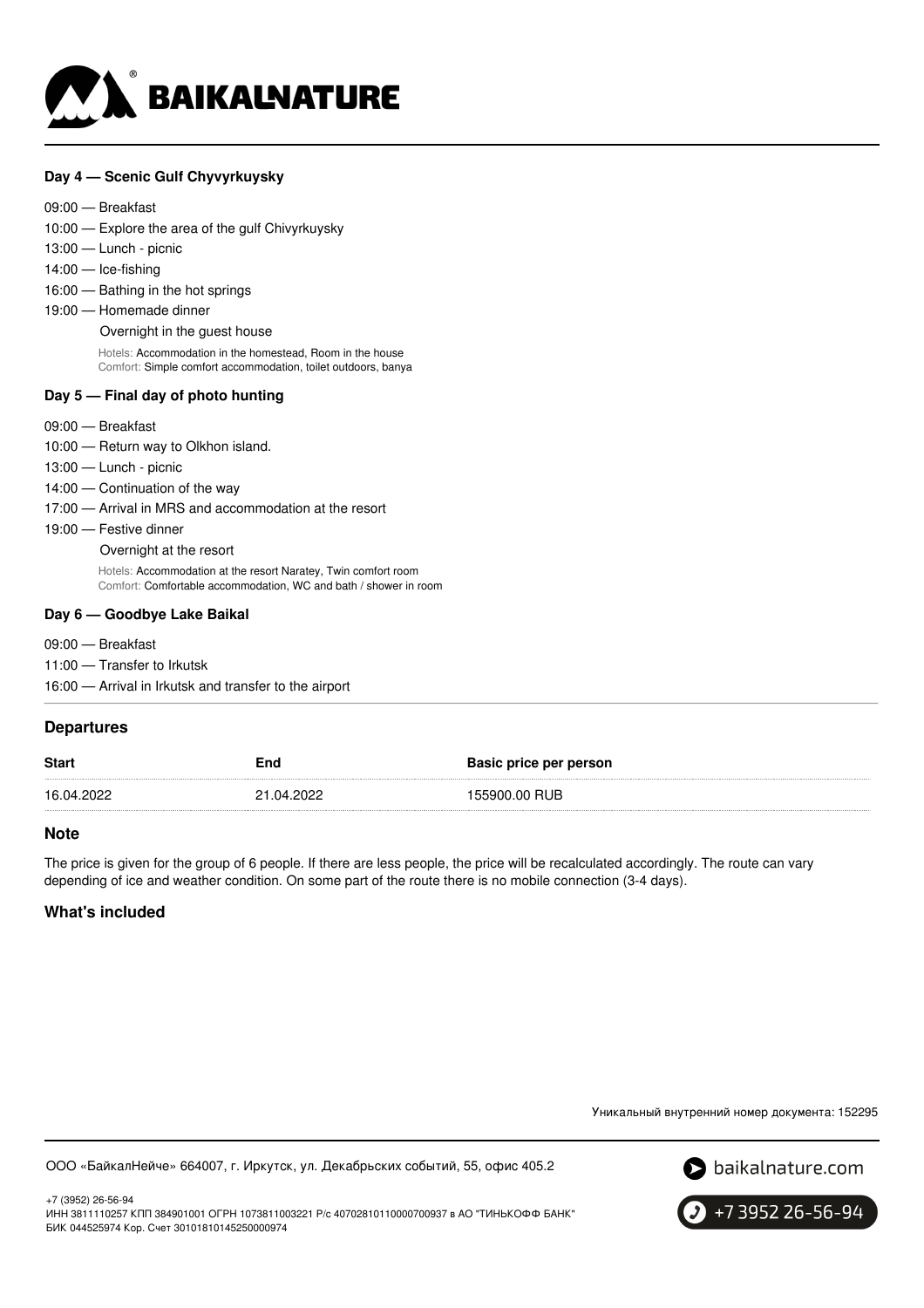

#### **Price includes**

- English-speaking guide
- Accommodation as per itinerary
- Transport as per itinerary
- Excursions and visits as per itinerary
- Reserves and national parks entrance permissions
- Transfer from airport / railway station on first day
- Transfer to airport / railway station on last day
- Banya
- Letter of invitation
- Bathing in hot springs
- Meals according to the program

# **Checklist & Equipment**

You will need in Russia in winter:

- to protect yourself from the cold weather:
- to protect yourself from the wind;
- to protect your feet from moisture;
- $\bullet$  to protect yourself from the sun's reflection from ice and snow.

Allow the system of "three layers":

- The first layer, called "second skin", determines the performance of the other two layers. It will transport sweat to the next layer and dry quickly to avoid cooling after exercise. Therefore forget the cotton retains moisture in the skin and choose underwear in synthetic fabrics.
- The second layer must keep the heat of the body as long as possible. Warm synthetic or mixed (wool or fleece turtleneck sweater) fabrics, that dry quickly, are preferable.
- The third layer should protect you against wind and moisture. Choose a jacket, long enough, 100% waterproof, preferably with hood.

# **Recommended checklist**

Sunglasses Raincoat or wind and waterproof shell jacket (with hood !) Thermal underwear POLARTEC or similar pullover Windproof waterproof pants and jacket (GORE-TEX, EVENT, SIMPA-TEX) Trekking socks Trekking pants Long sleeve shirts or sweatshirts T-shirts **Socks** Sunscreen for skin and lips Sunglasses with filter Flip-flops for banya Mountain boots for walking on ice and snow Thick socks Warm gloves or mittens Moisturizer

Уникальный внутренний номер документа: 152295

ООО «БайкалНейче» 664007, г. Иркутск, ул. Декабрьских событий, 55, офис 405.2



+7 (3952) 26-56-94 ИНН 3811110257 КПП 384901001 ОГРН 1073811003221 Р/с 40702810110000700937 в АО "ТИНЬКОФФ БАНК" БИК 044525974 Кор. Счет 30101810145250000974



### **Price does not include**

- Visa
- Medical insurance
- Personal expenses and tips
- **Airline tickets**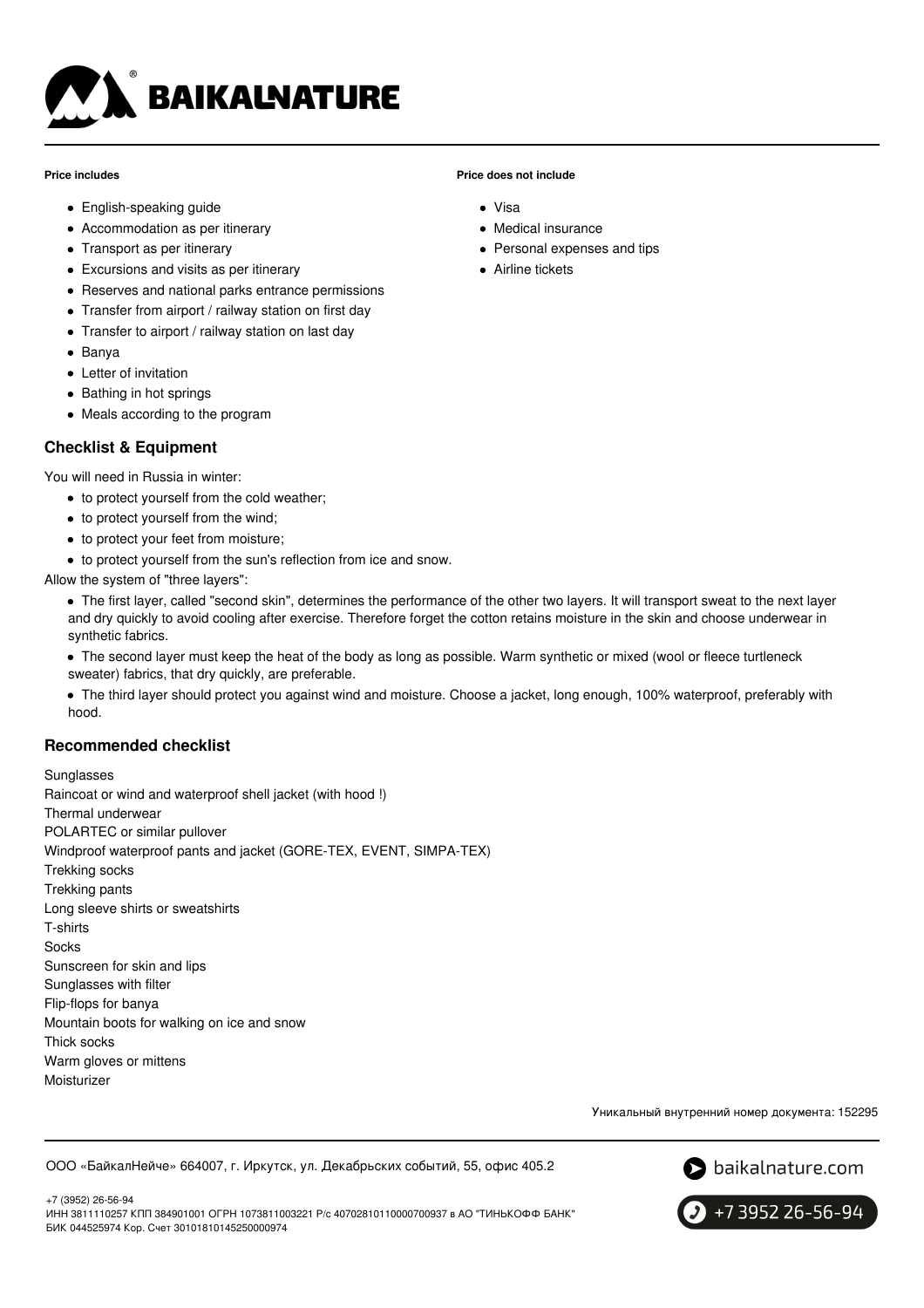

Lipstick Swimsuit

Important travel documents: Passport and visa, original or electronic airplane tickets (with a sets of photocopies kept separately), bank card Antibacterial hand gel

Charger and spare battery for camera/phone Photo / video camera

### **Meals**

In the canteen at the inns, fresh local products. Lunch cooked on an open fire.

### **Visa**

You need a tourist visa to travel to Russia. It can be issued for a maximum period of 30 days. Your passport has to be valid for at least six months after the expiry date of your visa and to have at least two blank pages.

BaikalNature offers visa support and has created "BaikalNature letter of invitation" package. If you buy a BaikalNature tour, this package is absolutely free; when you buy any other BaikalNature service, you will have to pay for this package. For more information please conact your nearest Russian Embassy or Visa Application Center.

### **Money**

The Russian currency is ruble. In all cities and many large villages of Russia, you can easily withdraw rubles, using a Visa or MasterCard, from ATMs, located in banks, department stores or hotel lobbies, some of them are open 24 hours a day. If you have euros or dollars with you, exchange offices will allow you to change them easily in the cities, seldom in the countryside. However, it can be difficult to exchange traveler's checks, even in cities.

# **Tipping**

All persons who compose the BaikalNature travel team (guides, drivers, cooks, etc.) are paid a decent wage for their services and do not expect any tips from you. So you have no obligation to leave anything. If you really want to express your satisfaction by leaving a gratuity, and if it is in foreign currency, be aware that torn or glued coins and banknotes cannot be exchanged. Anyway, thank you for your tips, left at your discretion in envelopes.

# **Health**

You need to get a health examination before a great trip. Consult your doctor. Get a dental checkup. If you have health problems that could worsen during the trip, make sure you have taken all your medications with you.

# **Medical Form**

No particular physical condition is required.

# **Emergency Contact**

You can contact BaikalNature by phone: +73952 26 56 94. In addition, your call will be forwarded to your manager, reachable 7/7.

# **Legal Mentions**

Professional Guarantees: BaikalNature LLC (ООО "БайкалНейче"), United Federal Register of Tour Operators number: RTO 009402. Financial Guarantee: "Gaide insurance company" JSC (АО "Страховая компания Гайде"). Insurance contract N 10058/21-49 from October 08, 2021. Amount of coverage: 500 000 RUB. Legal and actual address: BaikalNature LLC 119А Dekabrskikh Sobyti Str., office 13 664007 Irkutsk Russia

Уникальный внутренний номер документа: 152295

```
ООО «БайкалНейче» 664007, г. Иркутск, ул. Декабрьских событий, 55, офис 405.2
```


+7 (3952) 26-56-94 ИНН 3811110257 КПП 384901001 ОГРН 1073811003221 Р/с 40702810110000700937 в АО "ТИНЬКОФФ БАНК" БИК 044525974 Кор. Счет 30101810145250000974